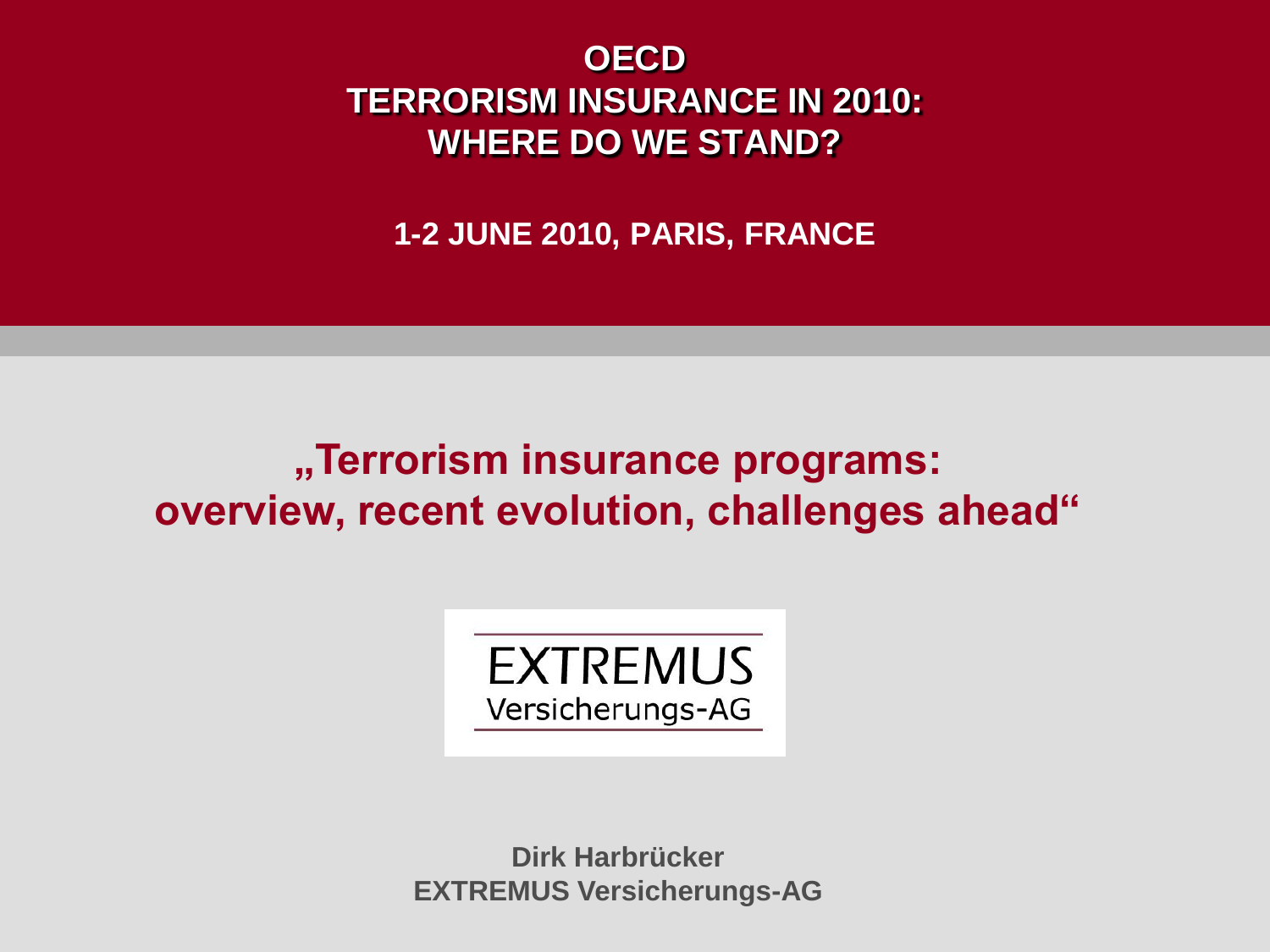| <b>Foundation:</b>                        | 03/09/2002                                                     |
|-------------------------------------------|----------------------------------------------------------------|
| <b>Start of operation:</b>                | 01/11/2002                                                     |
| <b>Shareholders:</b>                      | 15 insurance and reinsurance companies<br>domiciled in Germany |
| Paid up capital:                          | € 50 $m$                                                       |
| Free capital reserves: $\epsilon$ 11,240m |                                                                |
| Catastrophy reserves: € 28,736m           |                                                                |
| <b>Loss experience:</b>                   | $\frac{1}{2}$                                                  |

**Figures as per 31/12/2009** 

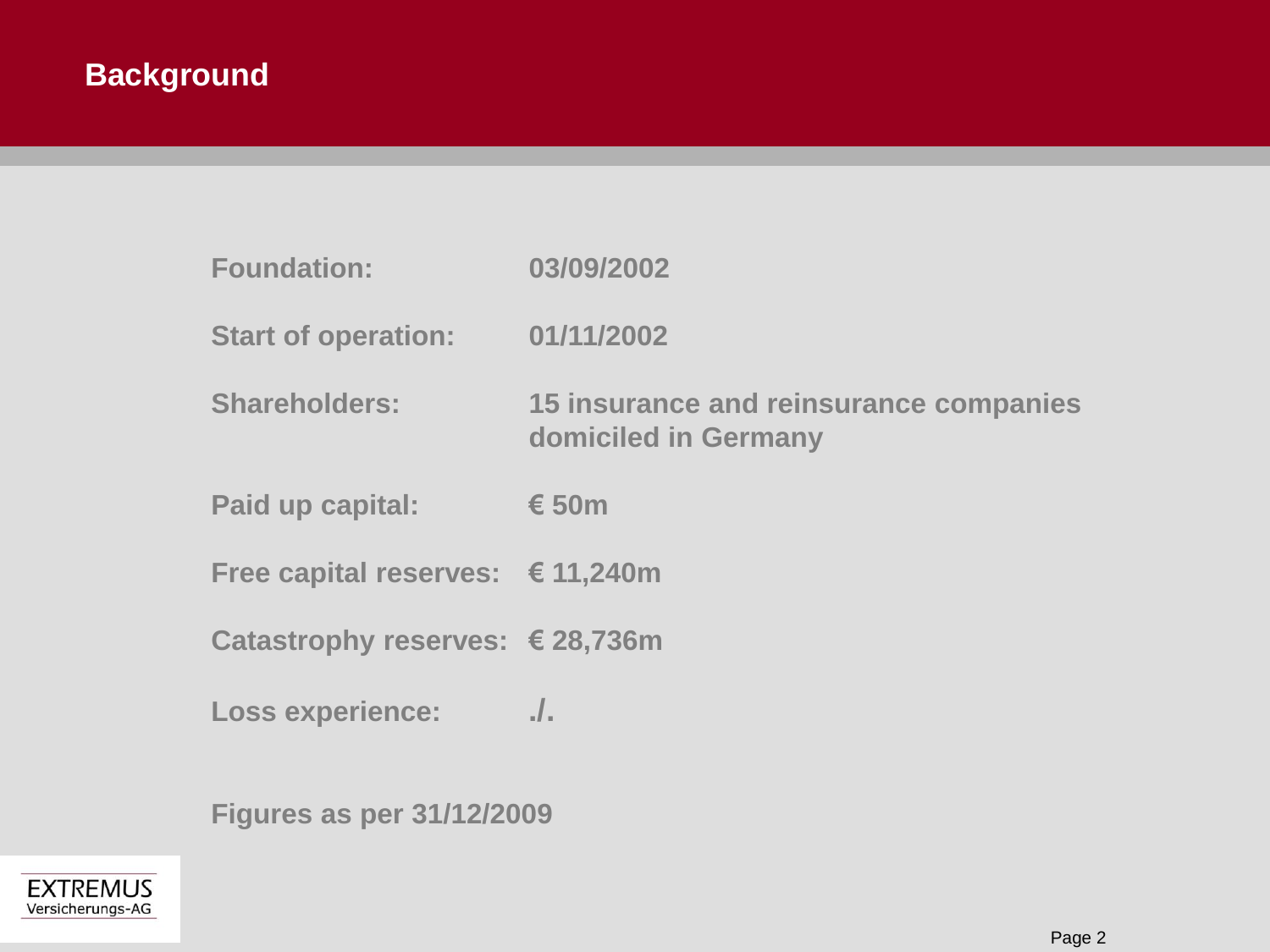## **Specifics of coverage**

**EXTREMUS** Versicherungs-AG

| <b>Compulsory:</b>                 | no                                                                                                   |
|------------------------------------|------------------------------------------------------------------------------------------------------|
| <b>Class of business:</b>          | material damage (com. and industrial)<br>incl. business interruption<br>for risks $> \epsilon$ 25mio |
| Limit:                             | € 1.500.000 per contract/policyholder                                                                |
| Deductible:                        | to be agreed, min. $\epsilon$ 50.000                                                                 |
| <b>Exclusions:</b>                 | nuclear, biological, chemical<br>nuclear installations                                               |
| <b>Underwriting period:</b>        | $01/01 - 31/12$                                                                                      |
| <b>Reinsurance period:</b>         | $01/01 - 31/12$                                                                                      |
| <b>Total reinsurance capacity:</b> | $\epsilon$ 10.000.000 (on ann. aggregate basis)                                                      |
| <b>State guaranty:</b>             | $01/01/2010 - 31/12/2011$                                                                            |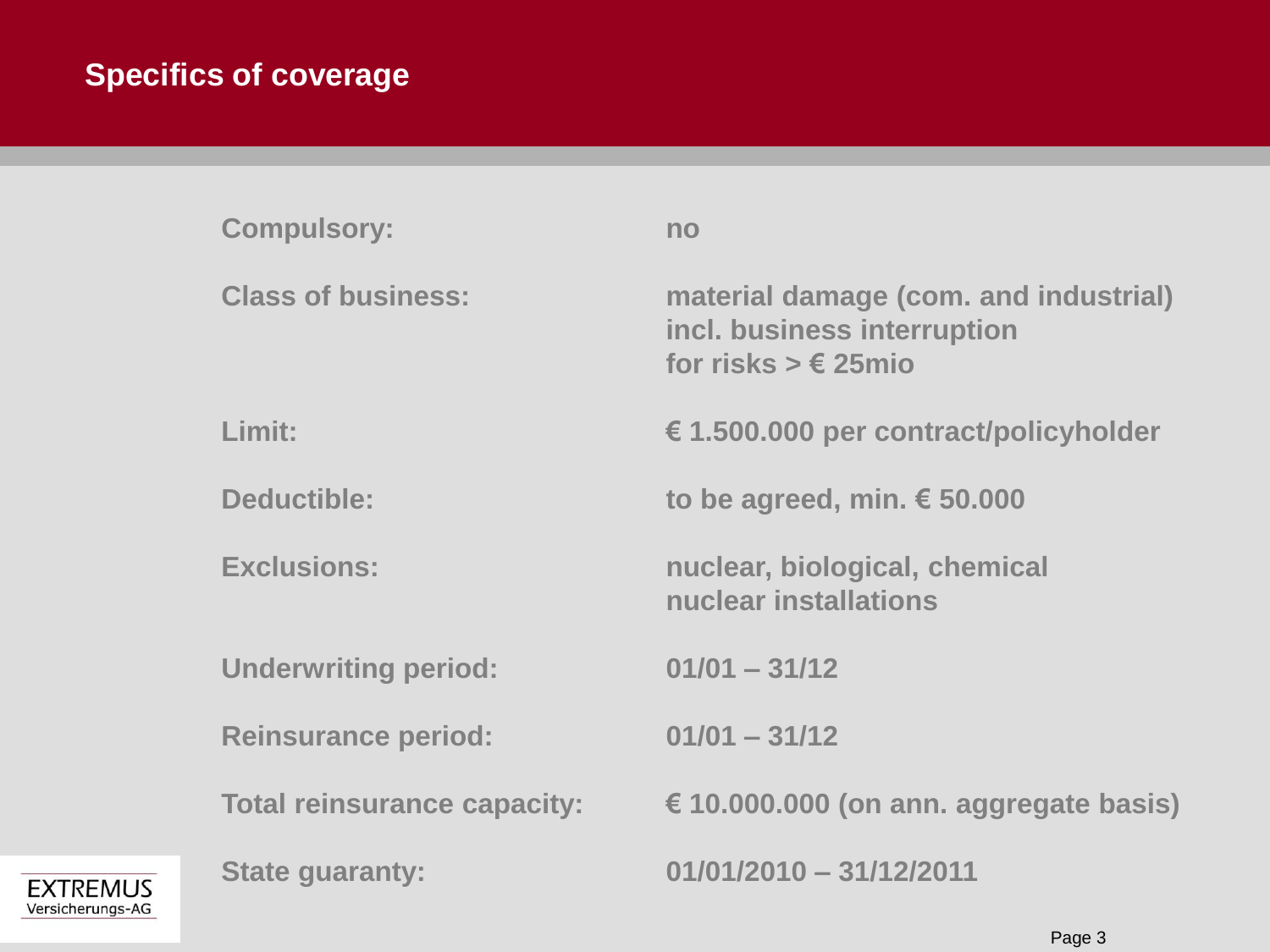#### **Reinsurance construction (since March 2004)**



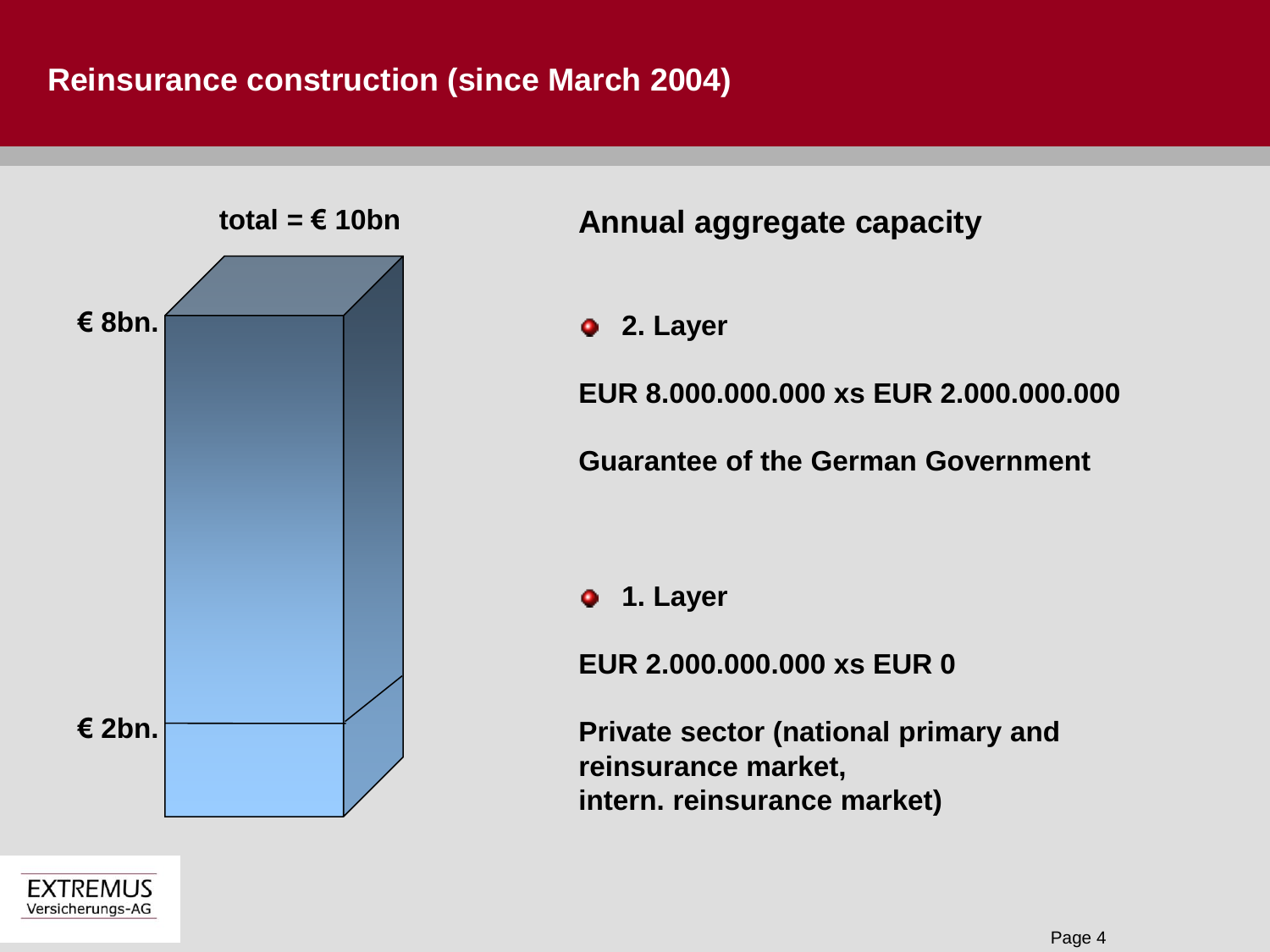**As per 01.01.2008** 

**based on 3 regional zones (defined by concentration of population) and additional risk assessment** 

**Risk locations indicated to EXTREMUS** 

**enables EXTREMUS to detailed analysis of accumulations by postal code or city highest concentrations** 

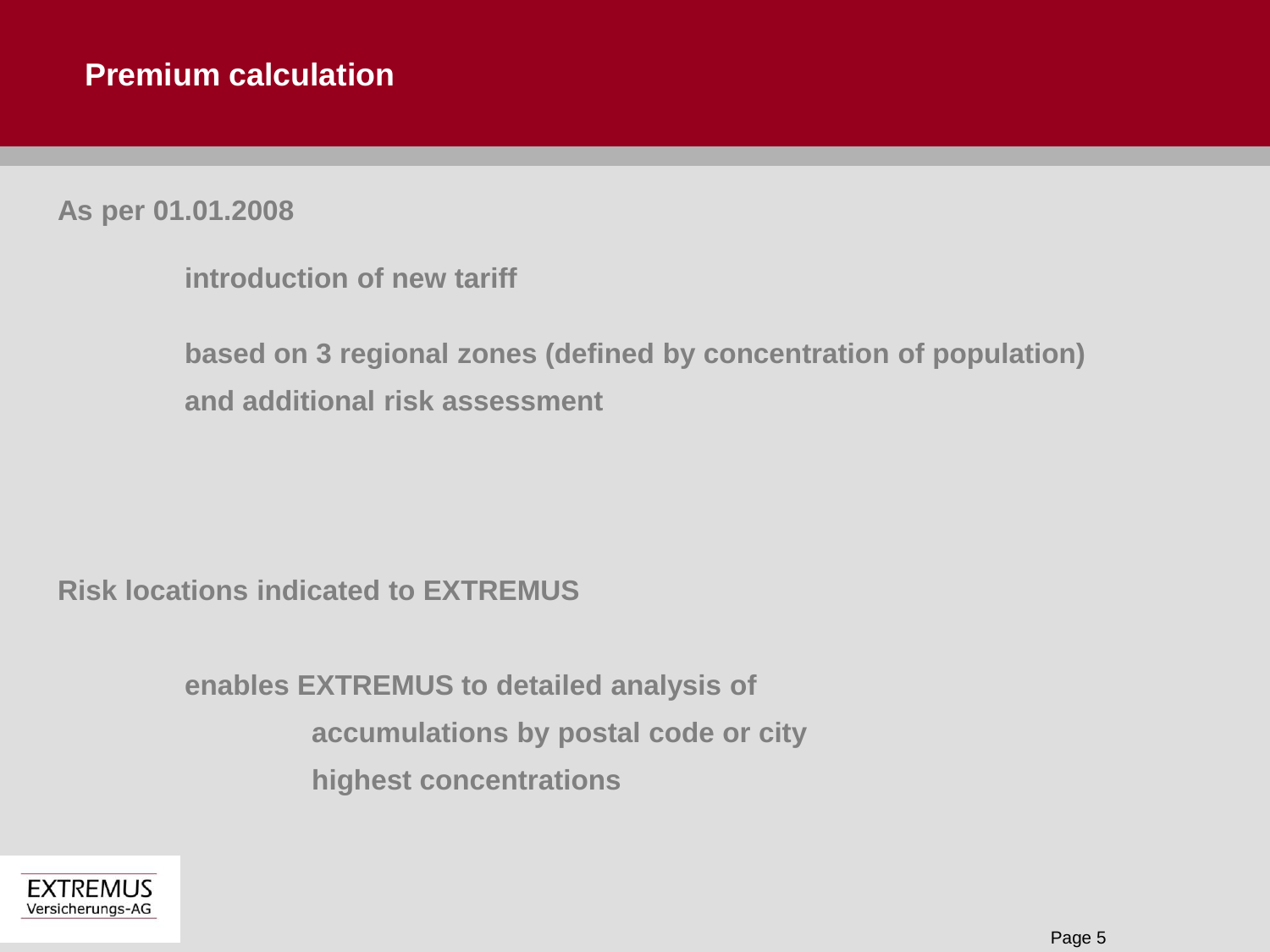|                         | 2005       | 2006       | 2007       | 2008       | 2009       | 2010       |
|-------------------------|------------|------------|------------|------------|------------|------------|
| <b>Premium (EUR)</b>    | 60,22 mio. | 63,27 mio. | 61,36 mio. | 49,88 mio. | 51,99 mio. | 51,07 mio. |
| No of contracts         | 1.109      | 1.163      | 1.256      | 1.302      | 1.327      | 1.247      |
| Total sum insured (EUR) | 402 bn.    | 417 bn.    | 465 bn.    | 445 bn.    | 491 bn.    | 488 bn.    |

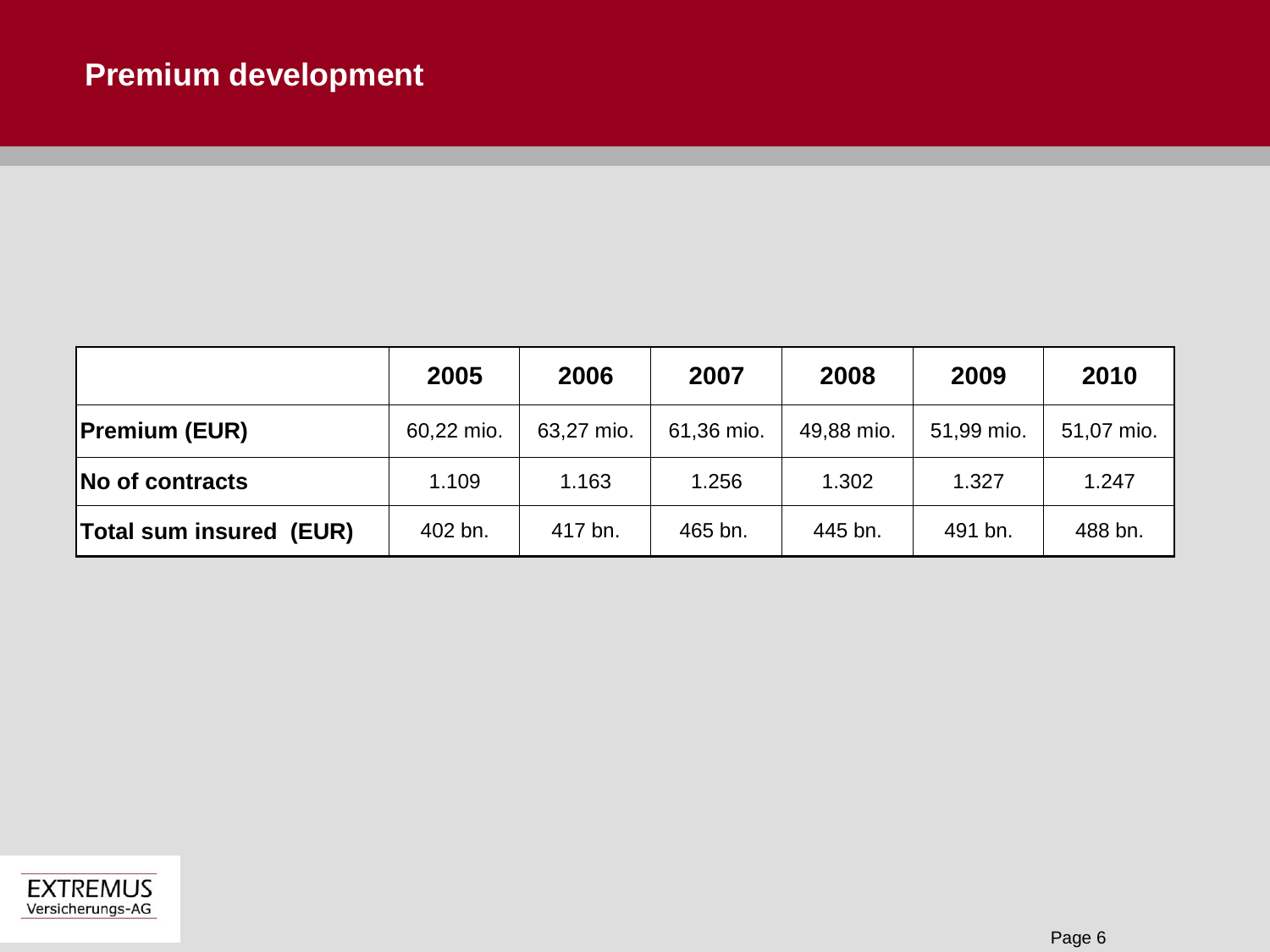### **Analysis by class of risk**

|                                        | 2006               |                | 2007               |                | 2008               |                | 2009               |                | 2010               |                |
|----------------------------------------|--------------------|----------------|--------------------|----------------|--------------------|----------------|--------------------|----------------|--------------------|----------------|
|                                        | no of<br>contracts | prem<br>in mio | no of<br>contracts | prem<br>in mio | no of<br>contracts | prem<br>in mio | no of<br>contracts | prem<br>in mio | no of<br>contracts | prem<br>in mio |
| <b>IFinancial institutions</b>         | 223                | 10,33          | 214                | 9,43           | 224                | 6,4            | 238                | 6,8            | 235                | 6,7            |
| Industry and commerce                  | 107                | 19,41          | 110                | 17,29          | 109                | 13,3           | 84                 | 11,84          | 87                 | 11,3           |
| <b>Real estate</b>                     | 632                | 15,35          | 739                | 18,52          | 796                | 17,82          | 809                | 19,3           | $\star$<br>769     | 18,98          |
| <b>Traffic and transportation</b>      | 76                 | 10,86          | 66                 | 9,5            | 65                 | 9,21           | 61                 | 8,86           | 57                 | 9,2            |
| Media, communication<br>land utilities | 125                | 7,32           | 127                | 6,62           | 108                | 3,15           | 135                | 5,19           | 126                | 5,04           |
| <b>Total</b>                           | 1163               | 63,27          | 1256               | 61,36          | 1302               | 49,88          | 1327               | 51,99          | 1274               | 51,22          |

 $* =$  incl. 153 combined single contracts

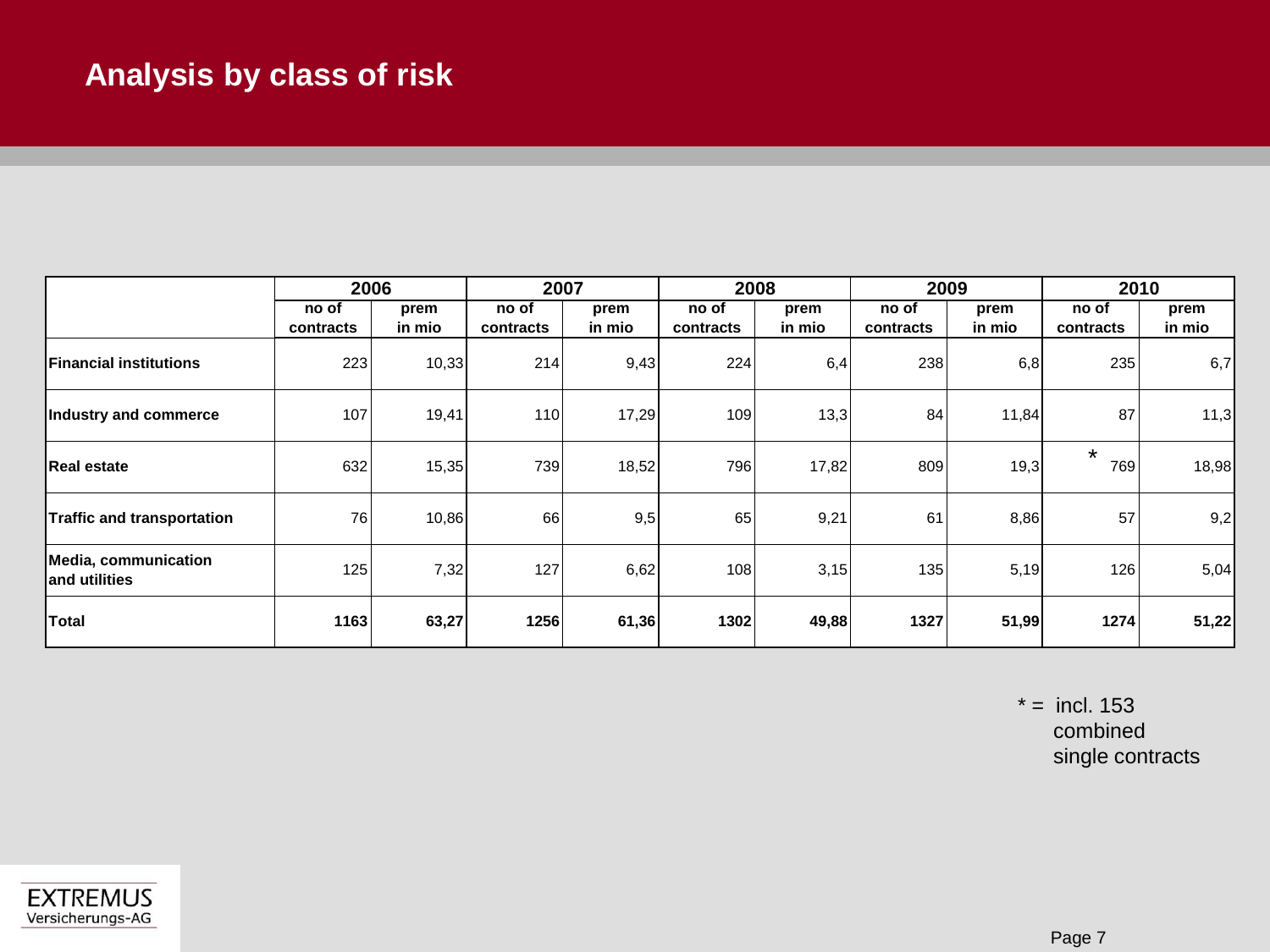| <b>Risk locations</b>                       | T1    | T <sub>2</sub> | T <sub>3</sub> | TO (unknown) | <b>Total</b><br>T1 - T0 |
|---------------------------------------------|-------|----------------|----------------|--------------|-------------------------|
| no                                          | 1703  | 2236           | 2414           | 110          | 6463                    |
| sum insured (in bn €)                       | 82,55 | 159,09         | 75,49          | 25,51        | 343                     |
| exposed (no. of risks)                      | 142   | 189            | 234            | 3            | 568                     |
| without specific<br>exposure (no. of risks) | 1561  | 2047           | 2180           | 107          | 5895                    |

BI and costs not included as not assignable to individual risk locations